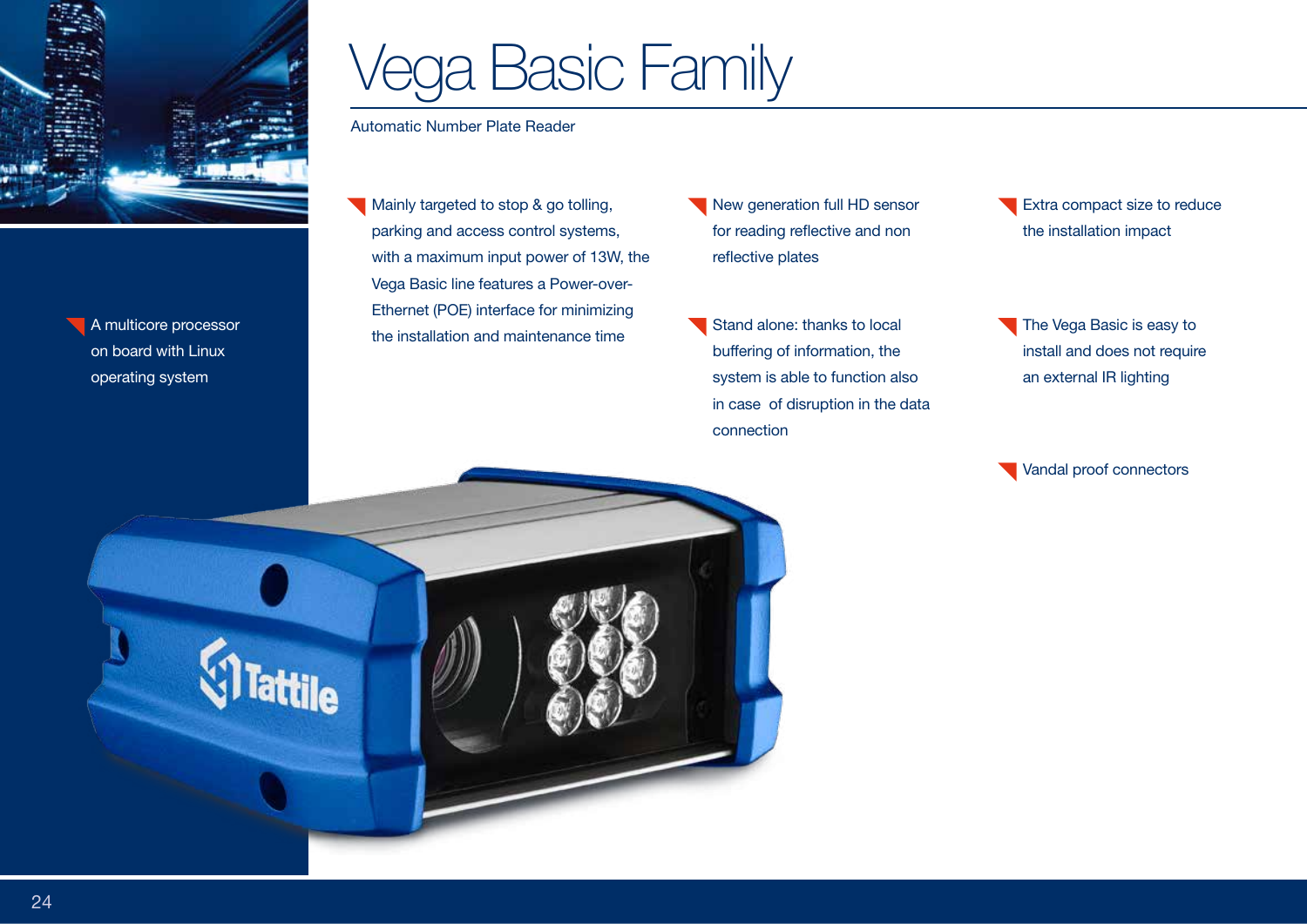## *Small and Performant*

#### $\blacktriangleright$ Vega Basic Family Applications

- Stop & Go tolling
- Parking
- Access control
- Urban road tracking
- Congestion charge
- Access control to limited traffic areas

### Included Features and Optionals

|                                      | <b>Vega Basic</b><br>Short range |      | <b>Vega Basic</b><br>Long range |      |
|--------------------------------------|----------------------------------|------|---------------------------------|------|
|                                      | Incl.                            | Opt. | Incl.                           | Opt. |
| <b>Multicore Processor</b>           | X                                |      | X                               |      |
| <b>FPGA</b>                          | X                                |      | x                               |      |
| Bw 2Mp sensor                        | X                                |      | x                               |      |
| Color 2Mp sensor (for color version) | X                                |      | x                               |      |
| Micro Sd                             | X                                |      | X                               |      |
| Linux Os                             | X                                |      | x                               |      |
| <b>OCR</b>                           | X                                |      | X                               |      |
| <b>Autoiris</b>                      | X                                |      | x                               |      |
| <b>Easinstall App</b>                | X                                |      | x                               |      |
| <b>Speed Estimation</b>              | X                                |      | x                               |      |
| <b>Model Recognition</b>             |                                  | X    |                                 | X    |
| <b>Class Recognition</b>             |                                  | x    |                                 | X    |
| <b>Brand Recognition</b>             |                                  | X    |                                 | X    |
| <b>Color Recognition</b>             |                                  | x    |                                 | x    |
|                                      |                                  |      |                                 |      |

Incl. = Included / Opt. = Optional



Vandal proof connectors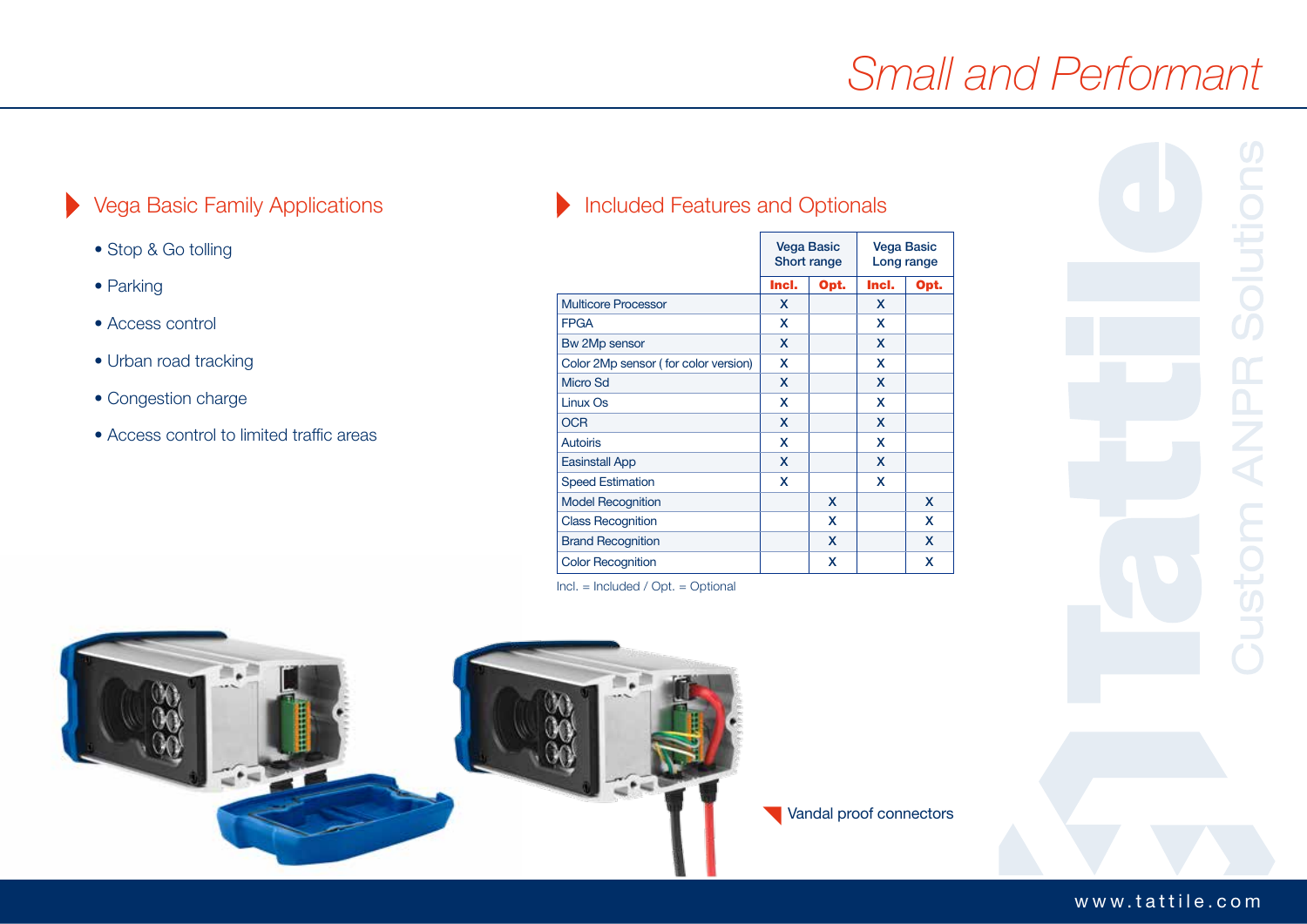

## Vega Basic Short Range - Long Range

Automatic Number Plate Reader

**The Vega Basic Line** is built around a small and compact case

POE allow a single wire connection

Optionals can be installed on demand

Impressive capability to keep the device always updated

Available in BW and Color version



|                                          | <b>BASIC SHORT RANGE</b>                                                                       | <b>BASIC LONG RANGE</b> |  |  |
|------------------------------------------|------------------------------------------------------------------------------------------------|-------------------------|--|--|
| <b>Software features and Performance</b> |                                                                                                |                         |  |  |
| <b>Lane Detected</b>                     | 1                                                                                              |                         |  |  |
| <b>Max Speed Detected</b><br>[km/h]      | 70                                                                                             | 150                     |  |  |
| <b>Working Distance [m]</b>              | up to 8                                                                                        | up to 25                |  |  |
| <b>Detection</b>                         | 99%                                                                                            |                         |  |  |
| Reading                                  | >95%                                                                                           |                         |  |  |
| <b>OCR</b>                               | ANPR engine on board                                                                           |                         |  |  |
| 2nd Lever OCR                            | not available                                                                                  |                         |  |  |
| Grabbing                                 | 60 fps                                                                                         |                         |  |  |
| <b>Classification</b>                    | optional                                                                                       |                         |  |  |
| <b>Vehicle Color</b>                     | optional (color version)                                                                       |                         |  |  |
| <b>Vehicle Maker</b>                     | optional                                                                                       |                         |  |  |
| <b>Vehicle Model</b>                     | optional                                                                                       |                         |  |  |
| <b>AES256</b>                            | Yes                                                                                            |                         |  |  |
| SHA <sub>2</sub>                         | <b>Yes</b>                                                                                     |                         |  |  |
| <b>Compression</b>                       | <b>JPG</b>                                                                                     |                         |  |  |
| <b>Configuration</b>                     |                                                                                                |                         |  |  |
| <b>Web Server</b>                        | Installation and configuration by Web Server on board                                          |                         |  |  |
| <b>TCP/IP Server</b>                     | Configuration and monitoring through TCP/IP protocol.<br>(SDK provided)                        |                         |  |  |
| <b>Date and Hour</b>                     | Synchronization via NTP protocol, IEEE1588                                                     |                         |  |  |
| <b>Software Update</b>                   | Upgrading via Web Interface and SDK                                                            |                         |  |  |
| <b>Data Transmission</b>                 |                                                                                                |                         |  |  |
| <b>FTP</b>                               | FTP Client to FTP Server mode for remote data<br>transmission; Multiple IP servers addressable |                         |  |  |
| <b>TCP/IP</b>                            | Tattile TCP/IP open protocol; (SDK provided)                                                   |                         |  |  |
| <b>Wiegand</b>                           | Yes                                                                                            |                         |  |  |
| <b>Standard protocols</b>                | XML; SNMP; NTCIP; DATEX2; UTMC; MODBUS                                                         |                         |  |  |
| <b>Serial Port</b>                       | Insulated RS485                                                                                |                         |  |  |